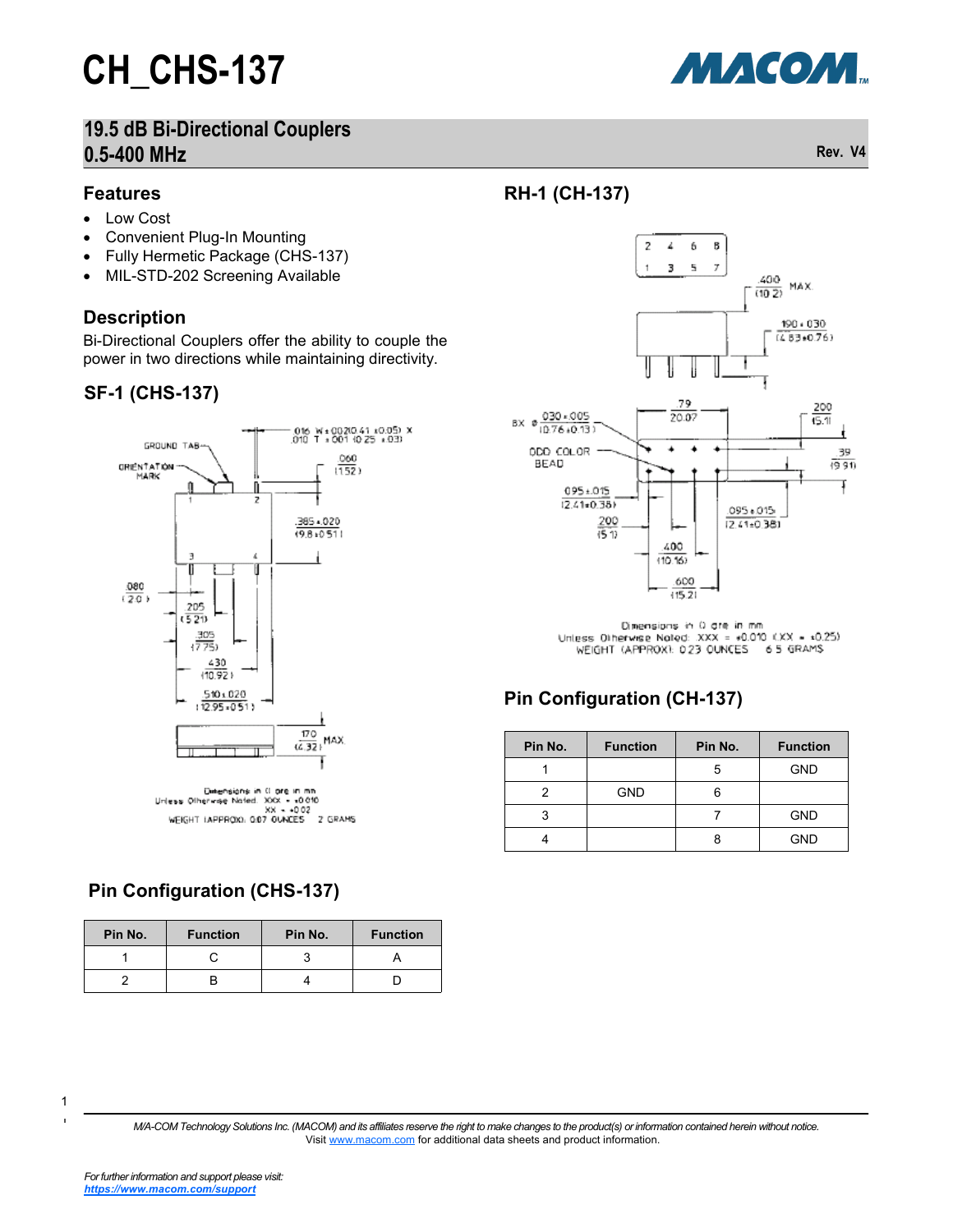#### **19.5 dB Bi-Directional Couplers 0.5-400 MHz Rev. V4**

### Electrical Specifications<sup>1</sup>:  $T_A = -55^{\circ}C$  to  $+85^{\circ}C$

| <b>Parameter</b>            | <b>Test Conditions</b> | <b>Frequency</b>                                | <b>Units</b>   | <b>Min</b>     | <b>Typ</b>   | <b>Max</b>        |
|-----------------------------|------------------------|-------------------------------------------------|----------------|----------------|--------------|-------------------|
| Coupling                    | Input to Output        | $0.5 - 200$ MHz<br>200 - 400 MHz                | dB<br>dB       | 19.0<br>19.0   | 19.5<br>20.0 | 20.0<br>21.0      |
| <b>VSWR</b>                 | All Ports              | 5 - 200 MHz<br>$0.5 - 400$ MHz                  | Ratio<br>Ratio |                |              | 1.2:1<br>1.5:1    |
| Directivity                 | <b>Both Directions</b> | $0.5 - 50$ MHz<br>50 - 200 MHz<br>200 - 400 MHz | dB<br>dB<br>dB | 30<br>20<br>15 |              |                   |
| Main Line Loss <sup>2</sup> |                        | $0.5 - 50$ MHz<br>50 - 200 MHz<br>200 - 400 MHz | dB<br>dB<br>dB |                |              | 0.5<br>0.4<br>0.6 |
| Input Power                 |                        |                                                 | Watt           |                |              | 3.0               |

1. All specifications apply with 50 ohm source and load impedance.

2. Includes theoretical power split.

This product contains elements protected by United States Patent umber 3,426,298.



#### **Functional Diagram (CH-137) Functional Diagram (CHS-137)**



*M/A-COM Technology Solutions Inc. (MACOM) and its affiliates reserve the right to make changes to the product(s) or information contained herein without notice.*  Visit [www.macom.com](http://www.macom.com/) for additional data sheets and product information.

МАСОМ.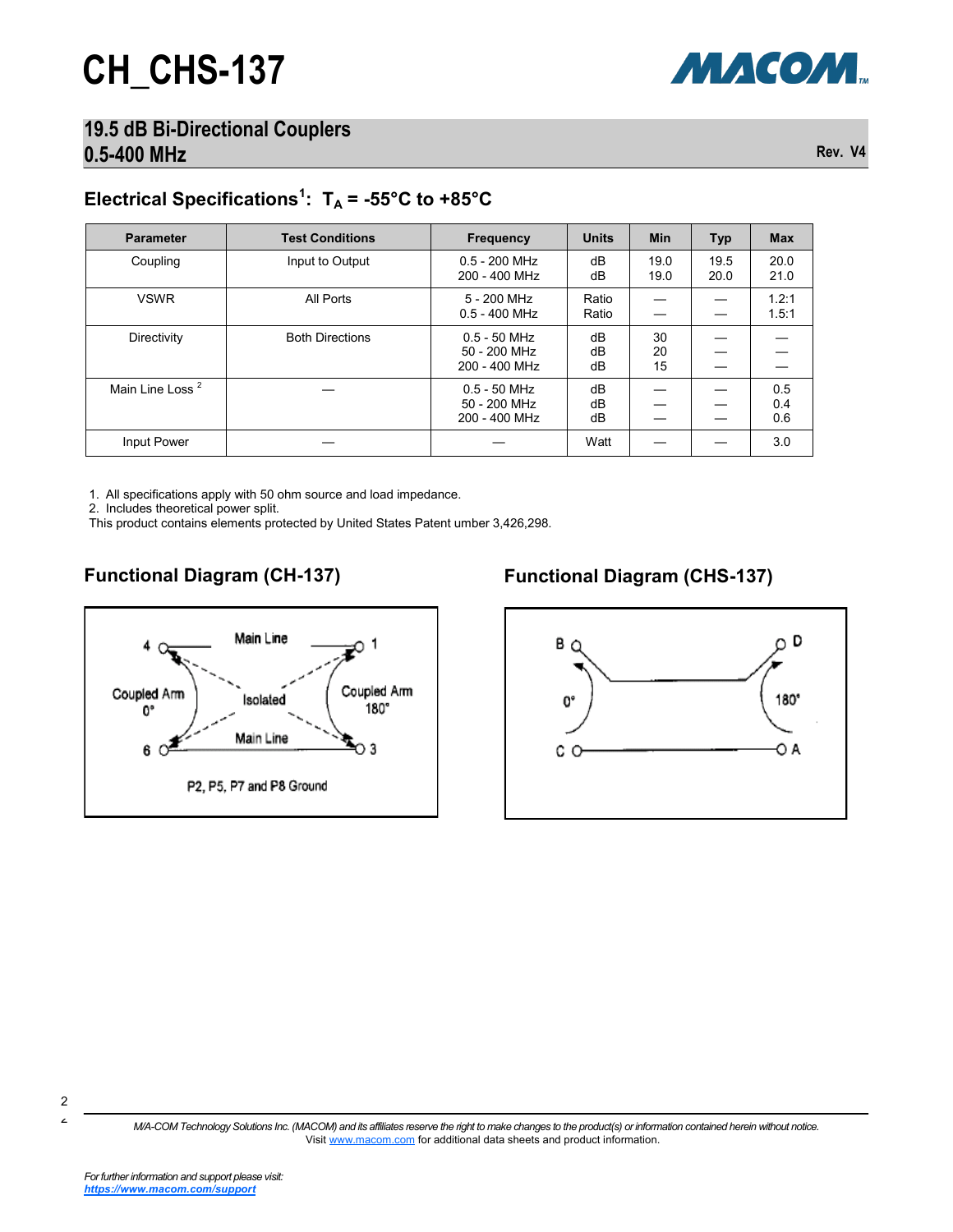

**19.5 dB Bi-Directional Couplers 0.5-400 MHz Rev. V4**

**Typical Performance Curves**

**Ordering Information**

**Part Number Package** CH-137 PIN RH-1 CHS-137 PIN SF-1



**Directivity** 



#### Coupling



*M/A-COM Technology Solutions Inc. (MACOM) and its affiliates reserve the right to make changes to the product(s) or information contained herein without notice.*  Visit [www.macom.com](http://www.macom.com/) for additional data sheets and product information.